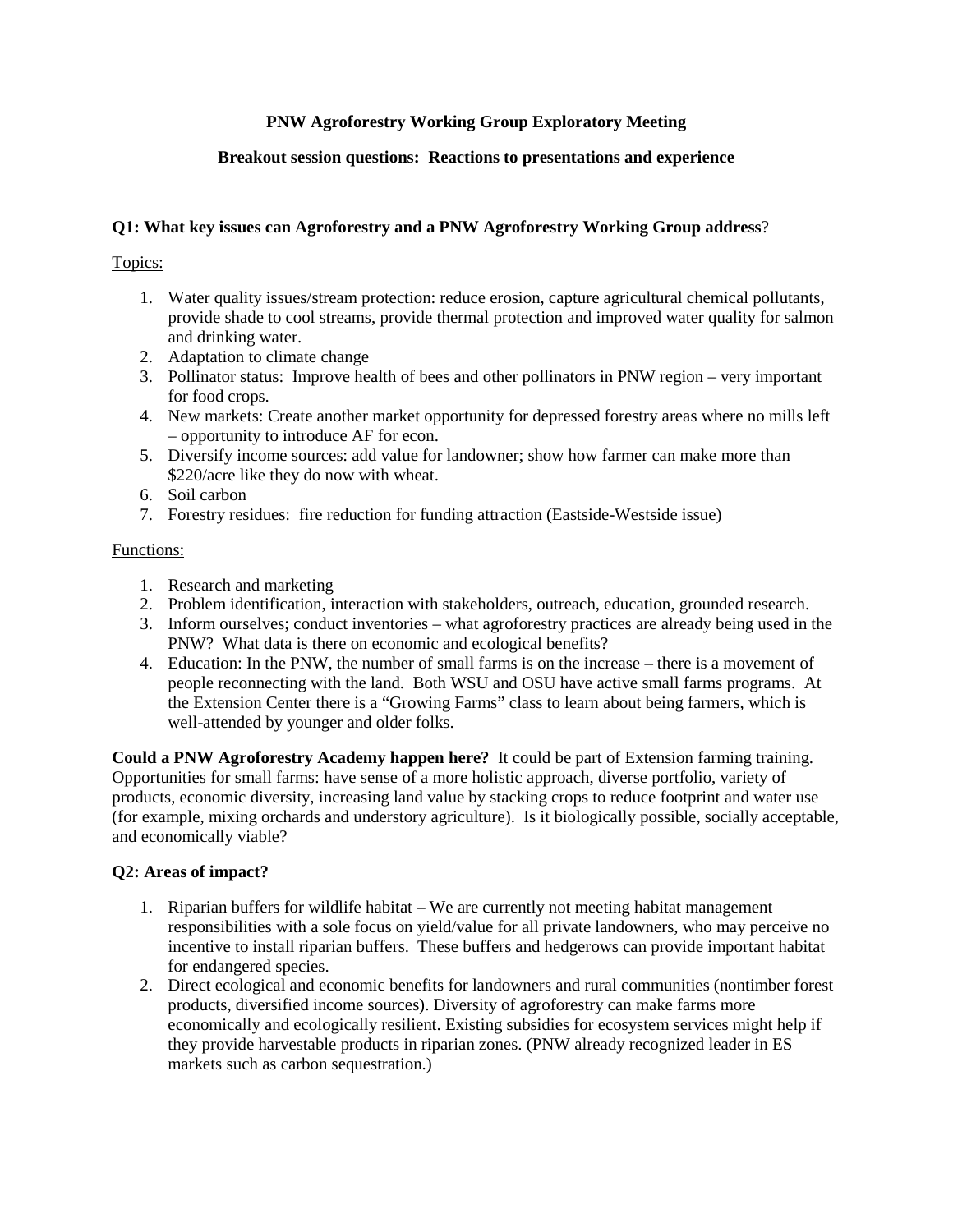- 3. Health of salmon in PNW Riparian buffers reduce stream temperatures and sedimentation, improve water quality, and provide TMDL solutions for cities whose treated wastewater is too warm to be released directly into rivers.
- 4. Adaptation to climate change (reference to National Institute for Food and Agriculture (NIFA)).
- 5. Snohomish Conservation District restoration projects being implemented with salmon recovery funds. Private riverside landowners are stakeholders. We need a model to manage riverside lands for treefall, bugs dropping, and erosion control to improve salmon habitat.
- 6. Improved crop and soil health.
- 7. Salmon-safe certification for vineyards for value-added product (riparian buffers can be a useful tool to achieve certification). Riparian buffers and hedgerows can provide pollinator habitat for improved crop success, sustainable food supply; PNW issue with specialty food crops and GM cross-pollination.
- 8. Use of bio-solids for example: integrate dairy operations and biogas operations on farms.
- 9. Biochar market is growing, provides economic use for forest residues. Biomass fuels for heating.
- 10. Break from an engineering mindset.

## **Q3: Barriers to success:**

- 1. Resource concerns: If not done right at first, this may be the end of it. Disadvantage: no existing industrial lobby; no signs of natural adoption; must we jump on other bandwagon?
- 2. Lack of adequate market/ marketing: identify mechanisms to bring in new products (Salmon-Safe Certification for wine, could be for other crops). Food Alliance recently closed shop near here – have fundamental structural problem.
- 3. Elements you don't have control over (competitive pricing).

## **Q4: Resources required to support AF Working Group:**

- 1. Shared view of perceived need and sufficient level of enthusiasm are very important. One of two breakout groups indicated interest level in forming a Working Group: High interest 3, med 7, low 2. (Similar expressed interest in other group.)
- 2. Professional expertise, education, and research.
- 3. Available time, personnel, funding, and interest.
- 4. Communication avenues (website, list-serve, blog, etc.). Who will participate? Who to involve; website and list-serve host; where to meet/host group?
- 5. Marketing strategy.

**Website and group email list** will be helpful first step, followed by an agroforestry blog. Start with website and local contacts to spread word and make connections. Private industry involvement is important.

**Need funding** to move research forward and to support agroforestry education and demonstration projects.

**Needed research** (OSU and WSU land grant role): identify crops to grow in riparian areas, develop marketing strategy, collect data on income potential. Have experiential information but need more good data, case studies.

**Need better marketing** of agroforestry benefits, communication message with landowners; how to commercialize specialty products, nontimber forest products. These are systems that mature over multiple years. Get data from early adopters. **Marketing issues:** Branding (PNW grown; Salmon-safe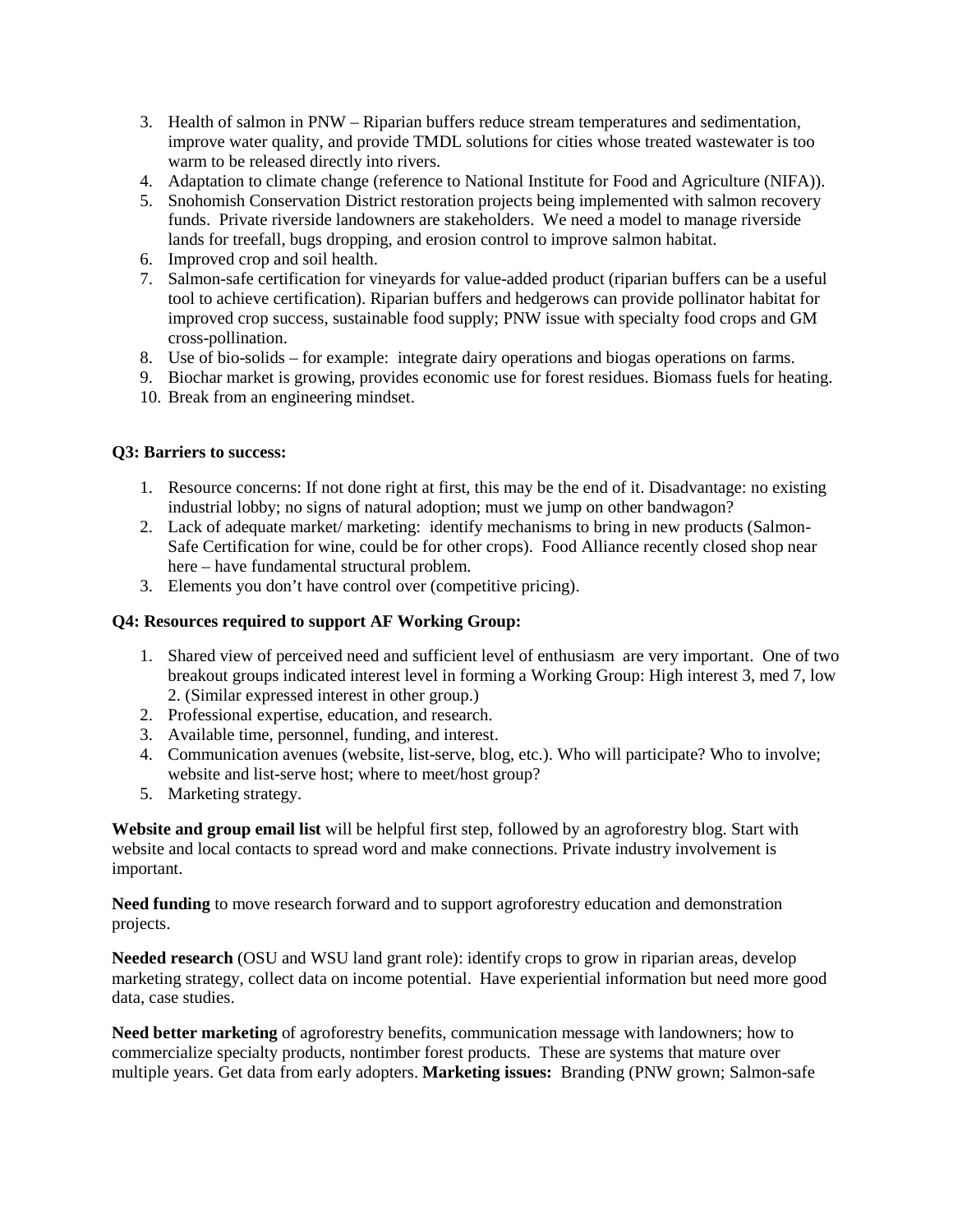and Salmon Nation brand in use already). How big is the market? How is certification quantified/validated? As market share increases, premium goes away.

**Need to develop design solutions**. (Share OSU agroforestry coursework site with working group; develop PNW Agroforestry Academy to teach skills, methods.) A suggestion: ask floodplain landowners and commercial growers: "What would it take to develop your land to provide these agroforestry services?" Manage NRCS cost-shares.

**Certification and organic standards –** how do agroforestry operations fit with forest certification standards and organic agricultural standards?

## **Q5: Opportunities for collaboration as a group**:

Outreach, landowner education projects, demonstration sites.

Grant applications for funding to support demonstration sites, specific projects, public education, and research.

Research to develop working models; pollinator enhancement studies with data and happy landowner stories; grazing plus riparian buffers and insectaries.

Communication about value of riparian buffers, forest farming, and silvopasture opportunities in the PNW (Roseburg example; lamb prices are high now).

Water quality improvement opportunities: TMDL issues, Salmon-safe certification process. Partners: Soil and watershed conservation groups/councils; extension agents; NRCS; local municipalities.

Carbon management project: NOAA, EPA, USDA, etc. Tangible pathway for being competitive. What can we measure locally?

Biochar: DOE, university, and industry partners.

SAF Agroforestry Working Group – local people working in it?

**Specific projects:** What are a couple of galvanizing ideas for the PNW region that can sustain investment in agroforestry? Riparian restoration projects for statewide water quality issues; riparian buffers for urban TMDL; secondary forest products; fungal opportunities; floral greenery; example of truffle growing on Mount Hood that has great marketing.

## **Closing comments by Connie Harrington**

Future collaborations with PNW Research Stations in Alaska, Oregon and Washington may include summaries of what is known, testing on the ground practices, and basic research for multiple objectives. We can look for opportunities for future work and funding.

Agroforestry can broaden what we do, pull together what we do.

Older papers may be relevant to new questions – some examples:

"A Method of Site Quality Evaluation of Red Alder"

"Special Forest Products Species Information Guide for the PNW"

"Ecology and Management of Commercially Harvested Chanterelle Mushrooms"